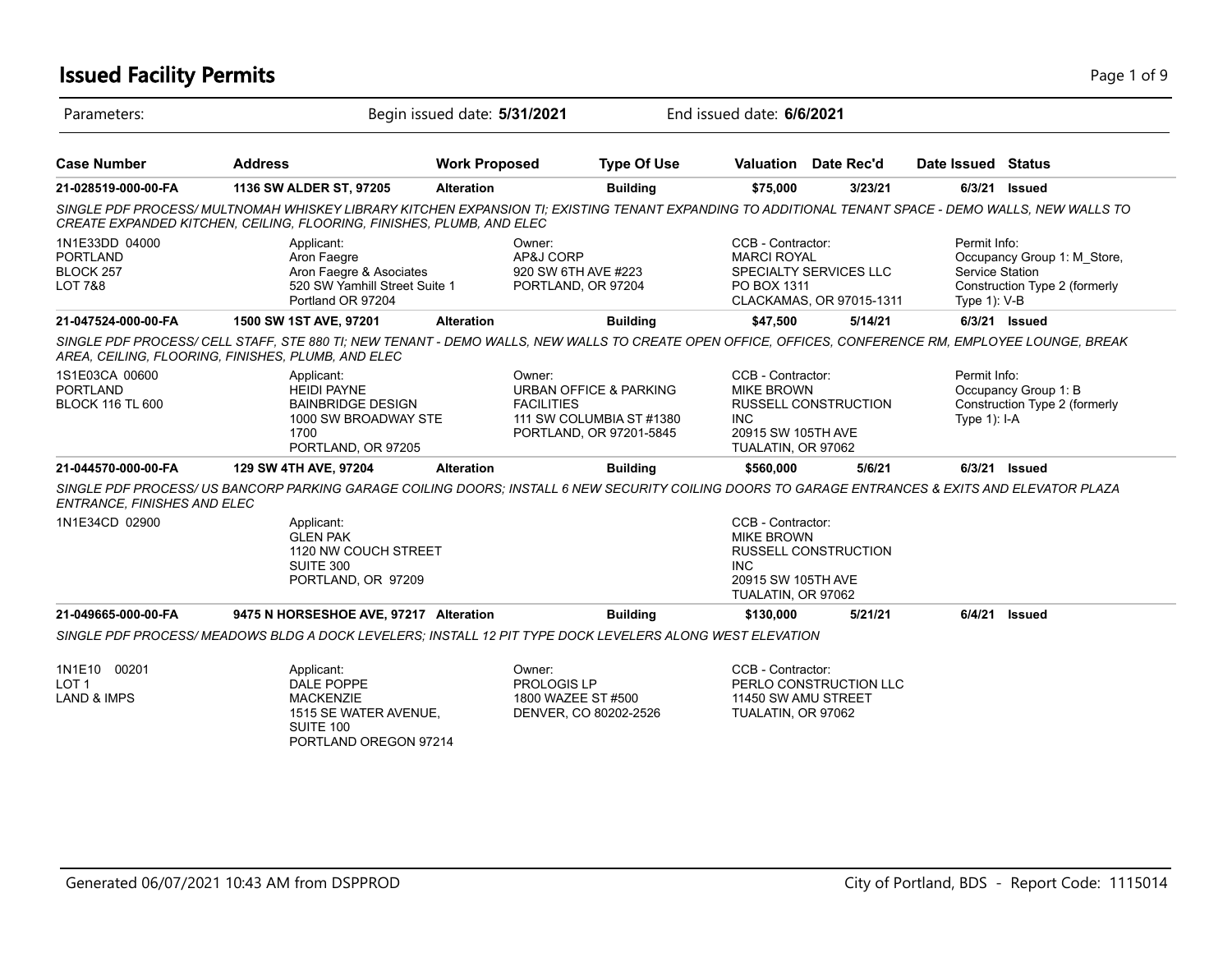# **Issued Facility Permits** Provide a strategies of 9 and 2 of 9 and 2 of 9 and 2 of 9 and 2 of 9 and 2 of 9 and 2 of 9

| <b>Case Number</b>                                                                                                                      | <b>Address</b>                                                                                                                                          | <b>Work Proposed</b> | <b>Type Of Use</b>                                                                                                           |                                                                                                                | Valuation Date Rec'd        | Date Issued Status                         |                                                                                         |
|-----------------------------------------------------------------------------------------------------------------------------------------|---------------------------------------------------------------------------------------------------------------------------------------------------------|----------------------|------------------------------------------------------------------------------------------------------------------------------|----------------------------------------------------------------------------------------------------------------|-----------------------------|--------------------------------------------|-----------------------------------------------------------------------------------------|
| 20-186872-DFS-01-FA                                                                                                                     | 7000 NE AIRPORT WAY, 97218                                                                                                                              | <b>Alteration</b>    | <b>Building</b>                                                                                                              | \$40,000                                                                                                       | 5/14/21                     |                                            | 6/3/21 Issued                                                                           |
|                                                                                                                                         | SINGLE PDF PROCESS/ PDX AIRPORT CONCOURSE C TENANT RELOCATIONS DEPLANNING LVL; DFS SEISMIC RESTRAINTS FOR ELECTRICAL RACEWAYS & EQUIPMENT               |                      |                                                                                                                              |                                                                                                                |                             |                                            |                                                                                         |
| 1N2E08B 00400<br>SECTION 08 1N 2E<br>TL 400 7.39 ACRES<br>SEE SUB ACCOUNTS                                                              | Applicant:<br>MIKE COYLE<br><b>FASTER PERMITS</b><br>2000 SW 1ST AVE, STE 420<br>PORTLAND, OR 97201                                                     |                      | Owner:<br>PORT OF PORTLAND<br>PO BOX 3529<br>PORTLAND, OR 97208-3529                                                         |                                                                                                                |                             | Permit Info:<br>Type 1): I-A               | Occupancy Group 1: A-3<br>Construction Type 2 (formerly                                 |
| 21-039227-000-00-FA                                                                                                                     | 3550 N INTERSTATE AVE, 97227 Alteration                                                                                                                 |                      | <b>Building</b>                                                                                                              | \$100,000                                                                                                      | 4/21/21                     |                                            | 6/3/21 Issued                                                                           |
|                                                                                                                                         | SINGLE PDF PROCESS/ KAISER EAST INTERSTATE ROOFTOP PLATFORMS; INSTALL PLATFORMS FOR ROOFTOP MECHANICAL UNITS, ADD REINFORCING AND FINISHES              |                      |                                                                                                                              |                                                                                                                |                             |                                            |                                                                                         |
| 1N1E27BB 01700<br><b>COOKS ADD</b><br>BLOCK 5&9&32 TL 1700                                                                              | Applicant:<br><b>ROBBIN GRAY</b><br><b>CLARK KJOS ARCHITECTS</b><br>621 SW ALDER ST STE 700<br>PORTLAND OR 97205                                        |                      | Owner:<br>KAISER FOUNDATION<br>HEALTH PLAN OF THE<br><b>NORTHWEST</b><br>500 NE MULTNOMAH ST #100<br>PORTLAND, OR 97232-2031 | CCB - Contractor:<br><b>BALFOUR BEATTY</b><br><b>CONSTRUCTION LLC</b><br>205 W DEWEY ST<br>GOLDSBORO, NC 27530 |                             | Permit Info:<br>Type $1$ ): II-B           | Occupancy Group 1: B<br>Construction Type 2 (formerly                                   |
| 21-039669-000-00-FA                                                                                                                     | <b>100 NE FARRAGUT ST, 97211</b>                                                                                                                        | <b>Alteration</b>    | <b>Building</b>                                                                                                              | \$85,000                                                                                                       | 4/22/21                     |                                            | 6/3/21 Issued                                                                           |
| CEILING, FLOORING, FINISHES, PLUMB, AND ELEC                                                                                            | SINGLE PDF PROCESS/ SNACK FACTORY, STE 106 TI; NEW, FIRST TIME TENANT - NEW WALLS TO CREATE SHIPPING/RECEIVING AREAS, ASSEMBLY/PACKAGING AREA, HALLWAY, |                      |                                                                                                                              |                                                                                                                |                             |                                            |                                                                                         |
| 1N1E10DD 08000<br><b>LOVES ADD</b><br><b>BLOCK 1&amp;2 TL 8000</b>                                                                      | Applicant:<br><b>BRANNON LOBDELL</b><br><b>BRANNON RITNER LOBDELL</b><br>ARCHITECTURE LLC<br>5420 NE 35TH PL<br>PORTLAND OR 97211                       |                      | Owner:<br><b>GENERAL ASSEMBLY LLC</b><br><b>PO BOX 454</b><br>CORBETT, OR 97019                                              | CCB - Contractor:<br><b>AARON BLAKE</b><br><b>REWORKS INC</b><br><b>PO BOX 454</b><br>CORBETT, OR 97019        |                             | Permit Info:<br>Mod.Hazard<br>Type 1): V-B | Occupancy Group 1: F-<br>1_Industrial Plant - Factory,<br>Construction Type 2 (formerly |
| 21-045123-000-00-FA                                                                                                                     | 12000 SW 49TH AVE, 97219                                                                                                                                | <b>Alteration</b>    | <b>Building</b>                                                                                                              | \$390,000                                                                                                      | 5/7/21                      |                                            | 6/3/21 Issued                                                                           |
|                                                                                                                                         | SINGLE PDF PROCESS/HEALTH TECH BLDG RESTROOM TI STE 265; DEMO WALLS, NEW WALLS TO CREATE RESTROOMS, CEILING, FLOORING, FINISHES, PLUMB, AND ELEC        |                      |                                                                                                                              |                                                                                                                |                             |                                            |                                                                                         |
| 1S1E31D 00200<br>Applicant:<br><b>KIRSTEN HEMING</b><br><b>HACKER ARCHITECTS</b><br>555 SE MLK JR BLVD STE<br>#501<br>PORTLAND OR 97214 |                                                                                                                                                         |                      | Owner:<br>PORTLAND COMMUNITY<br><b>COLLEGE DISTRICT</b><br>PO BOX 19000<br>PORTLAND, OR 97280-0990                           | CCB - Contractor:<br>LLC<br>550 SW 12TH AVE<br>PORTLAND, OR 97205                                              | <b>LEASE CRUTCHER LEWIS</b> | Permit Info:<br>Type 1): I-B               | Occupancy Group 1: B<br>Construction Type 2 (formerly                                   |
| 21-045726-000-00-FA                                                                                                                     | 516 SE MORRISON ST, 97214                                                                                                                               | <b>Alteration</b>    | <b>Building</b>                                                                                                              | \$276,800                                                                                                      | 5/10/21                     |                                            | 6/3/21 Issued                                                                           |
| FLOORING, FINISHES, PLUMB AND ELEC                                                                                                      | SINGLE PDF PROCESS/LANDLORD WORK 10TH & 12TH FLR TI; DEMO WALLS, RETURN ENTIRE 10TH & 12 FLRS TO SHELL SPACE FOR FUTURE TENANT BUILD OUT, CEILING,      |                      |                                                                                                                              |                                                                                                                |                             |                                            |                                                                                         |
| 1S1E02BB 06100                                                                                                                          | Applicant:<br><b>KENT POTTEBAUM</b><br><b>GBD ARCHITECTS</b><br>1120 NW COUCH, #300<br>PORTLAND, OR 97209                                               |                      | Owner:<br><b>UPG WEATHERLY</b><br>PROPERTY OWNER LLC<br>1215 4TH AVE #600<br>SEATTLE, WA 98161                               | CCB - Contractor:<br><b>MIKE BROWN</b><br><b>INC</b><br>20915 SW 105TH AVE<br>TUALATIN, OR 97062               | <b>RUSSELL CONSTRUCTION</b> |                                            |                                                                                         |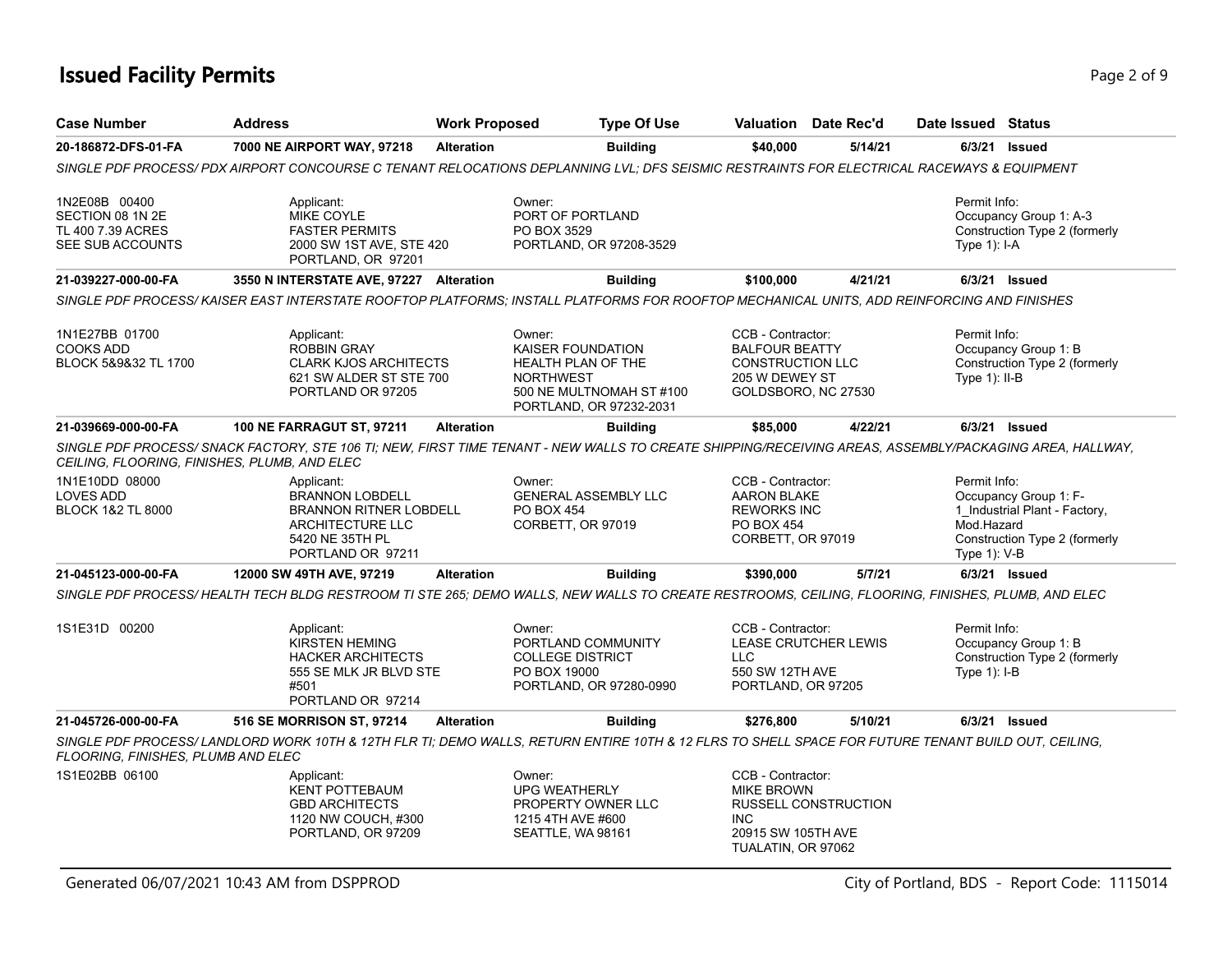# **Issued Facility Permits** Page 3 of 9 Page 3 of 9

| <b>Case Number</b>                                                                                                           | <b>Address</b>                                                                                                                                                                                                              | <b>Work Proposed</b> | <b>Type Of Use</b>                                                                                            | Valuation                                                                                                                       | Date Rec'd              | Date Issued Status |                                                         |
|------------------------------------------------------------------------------------------------------------------------------|-----------------------------------------------------------------------------------------------------------------------------------------------------------------------------------------------------------------------------|----------------------|---------------------------------------------------------------------------------------------------------------|---------------------------------------------------------------------------------------------------------------------------------|-------------------------|--------------------|---------------------------------------------------------|
| 20-211122-REV-01-FA                                                                                                          | 600 SW 10TH AVE, 97205                                                                                                                                                                                                      | <b>Alteration</b>    | <b>Building</b>                                                                                               | \$0                                                                                                                             | 6/2/21                  |                    | 6/3/21 Issued                                           |
|                                                                                                                              | SINGLE PDF PROCESS/ GALLERIA LANDLORD WORK ALL FLRS & ROOF TI: REVISION TO INCLUDE STRUCTURAL PAGES MISSING FROM ORIGIANL SUBMITTAL                                                                                         |                      |                                                                                                               |                                                                                                                                 |                         |                    |                                                         |
| 1N1E34CC 09400<br><b>PORTLAND</b><br>BLOCK 217<br><b>LOT 1-8</b><br><b>HISTORIC PROPERTY,</b><br>POTENTIAL ADDITIONAL<br>TAX | Applicant:<br><b>KATHRYN KILTY</b><br><b>SERA ARCHITECTS</b><br>338 NW 5TH AVE<br>PORTLAND OR 97209                                                                                                                         |                      | Owner:<br>UPG GALLERIA PROPERTY<br>OWNER LLC<br>1215 4TH AVE #600<br>SEATTLE, WA 98161                        |                                                                                                                                 |                         |                    |                                                         |
| 20-211516-000-00-FA                                                                                                          | <b>1550 NW NAITO PKWY, 97209</b>                                                                                                                                                                                            | <b>Alteration</b>    | <b>Building</b>                                                                                               | \$180,576                                                                                                                       | 11/4/20                 |                    | $6/3/21$ Issued                                         |
| FLOORING, FINISHES, PLUMB AND ELEC                                                                                           | SINGLE PDF PROCESS/FREMONT PLACE 2 COMMON AREA RESTROOM REMODEL 1ST & 3RD FL; DEMO WALLS, NEW WALL TO RECONFIGURE EXISTING RESTROOMS, CEILING,                                                                              |                      |                                                                                                               |                                                                                                                                 |                         |                    |                                                         |
| 1N1E28DD 00401<br>PARTITION PLAT 2019-28<br>LOT 1 TL 401                                                                     | Applicant:<br><b>KIM CONWAY</b><br><b>LRS ARCHITECTS</b><br>720 NW DAVIS ST, SUITE 300<br>PORTLAND, OR 97209                                                                                                                |                      | Owner:<br>FREMONT OZ OWNER LLC<br>1211 SW 5TH AVE STE 700<br>PORTLAND, OR 97204                               | CCB - Contractor:<br><b>COMMERCIAL</b><br><b>CONTRACTORS INC</b><br>RIDGEFIELD, WA 98642                                        | 5573 SOUTH FIRST CIRCLE |                    |                                                         |
| 20-211475-000-00-FA                                                                                                          | 1750 NW NAITO PKWY, 97209                                                                                                                                                                                                   | <b>Alteration</b>    | <b>Building</b>                                                                                               | \$282,990                                                                                                                       | 11/4/20                 |                    | 6/3/21 Issued                                           |
| FLOORING, FINISHES, PLUMB AND ELEC                                                                                           | SINGLE PDF PROCESS/ FREMONT PLACE 1 COMMON AREA RESTROOM REMODEL 1ST & 2ND FL; DEMO WALLS, NEW WALL TO RECONFIGURE EXISTING RESTROOMS, CEILING,                                                                             |                      |                                                                                                               |                                                                                                                                 |                         |                    |                                                         |
| 1N1E28DD 00402<br>PARTITION PLAT 2019-28<br>LOT 1&2 TL 402                                                                   | Applicant:<br><b>KIM CONWAY</b><br><b>LRS ARCHITECTS</b><br>720 NW DAVIS ST, SUITE 300<br>PORTLAND, OR 97209                                                                                                                |                      | Owner:<br>RREF III-P FREMONT PLACE<br><b>LLC</b><br>1895 NW FRONT AVE #122<br>PORTLAND, OR 97209              | CCB - Contractor:<br><b>COMMERCIAL</b><br>CONTRACTORS INC<br>RIDGEFIELD, WA 98642                                               | 5573 SOUTH FIRST CIRCLE |                    |                                                         |
| 21-038850-000-00-FA                                                                                                          | 4900 NE 122ND AVE, 97230                                                                                                                                                                                                    | <b>Alteration</b>    | <b>Building</b>                                                                                               | \$15,000                                                                                                                        | 4/20/21                 |                    | 6/3/21 Issued                                           |
|                                                                                                                              | SINGLE PDF PROCESS/ BLDG 1 DAVID DOUGLAS SCHOOLS TI; NEW TENANT - DEMO WALLS, NEW WALLS TO CREATE WAREHOUSE SPACE, OPEN OFFICE, WELLNESS RM, BREAK<br>RM, OFFICE, TRAINING RM, CEILING, FLOORING, FINISHES, PLUMB, AND ELEC |                      |                                                                                                               |                                                                                                                                 |                         |                    |                                                         |
| 1N2E23BC 00700                                                                                                               | Applicant:<br><b>RYAN MCGUIRE</b><br><b>PACTRUST</b><br>15350 SW SEQUOIA PKWY<br>#300<br>PORTLAND, OR 97224                                                                                                                 |                      | Owner:<br>PACIFIC REALTY<br><b>ASSOCIATES LP</b><br>15350 SW SEQUOIA PKWY<br>#300<br>TIGARD, OR 97224-7175    | CCB - Contractor:<br>PACIFIC REALTY<br><b>ASSOCIATES LP</b><br>15350 SW SEQUOIA<br>PARKWAY SUITE 300<br><b>TIGARD, OR 97224</b> |                         |                    |                                                         |
| 21-053066-000-00-FA                                                                                                          | 520 NW DAVIS ST, 97209                                                                                                                                                                                                      | <b>Alteration</b>    | <b>Electrical</b>                                                                                             | \$0                                                                                                                             | 6/2/21                  |                    | 6/2/21 Issued                                           |
|                                                                                                                              | voice data - CAP FINANCE 2ND FLR TI; CREATE OFFICES, OPEN OFFICE AREA, NEW ACCESS DOOR TO NEXT DOOR TENANT SPACE, CEILING, FINISHES ELEC                                                                                    |                      |                                                                                                               |                                                                                                                                 |                         |                    |                                                         |
| 1N1E34CA 07300                                                                                                               | Applicant:<br>PAVELCOMM INC<br>1640 NW 14TH AVE<br>PORTLAND, OR 97209-2502                                                                                                                                                  |                      | Owner:<br><b>TECHNOLOGY &amp; ARTS</b><br><b>BLOCK LLC</b><br>412 NW COUCH ST #103<br>PORTLAND, OR 97209-3879 | CCB - Contractor:<br>PAVELCOMM INC<br>1640 NW 14TH AVE                                                                          | PORTLAND, OR 97209-2502 | Permit Info:       | Occupancy Group 1: B_Bank,<br>Off., Med.Off., Pub.Bldg. |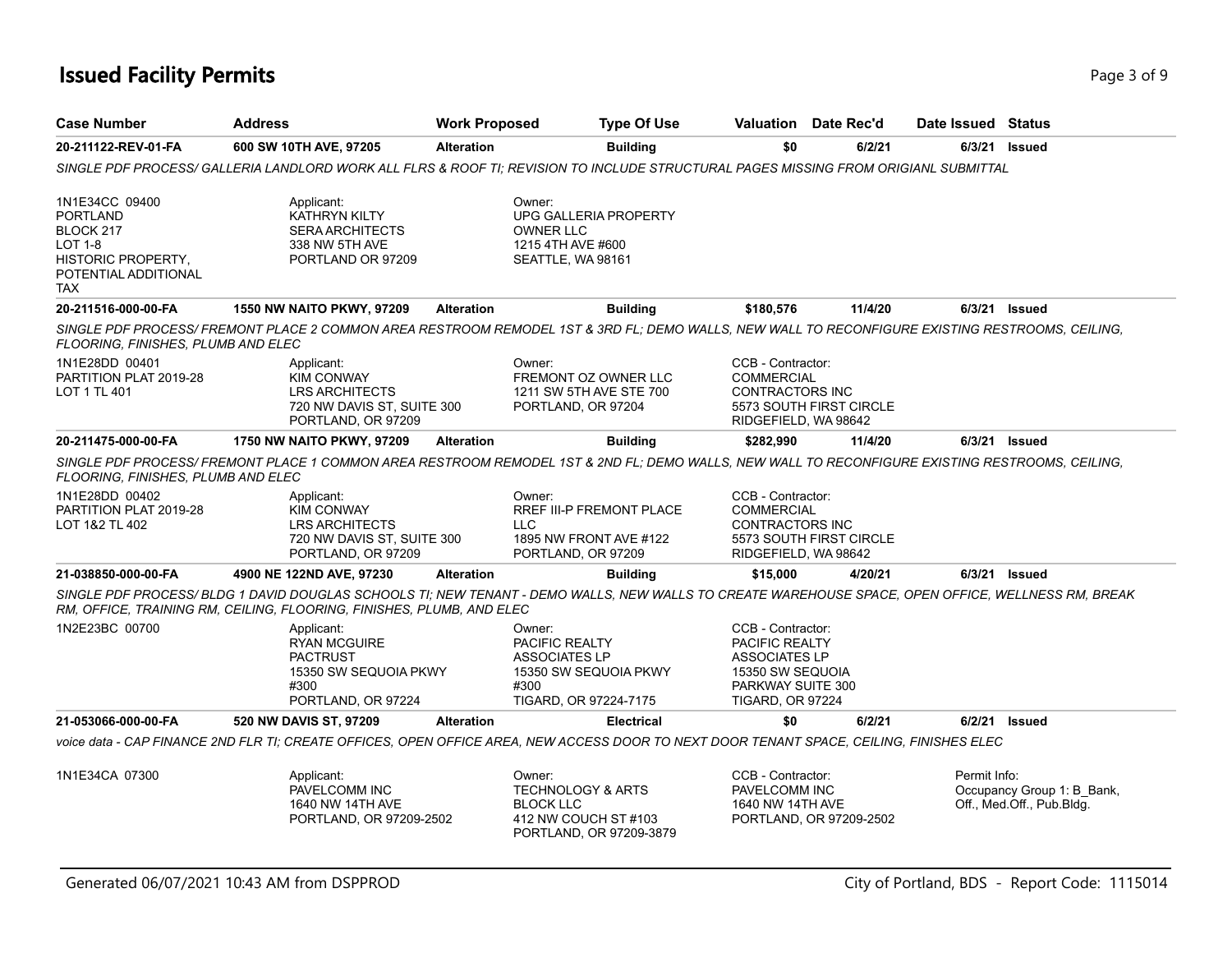# **Issued Facility Permits** Page 4 of 9 Page 4 of 9

| <b>Case Number</b>                                                          | <b>Address</b>                                                                                                                                                                                                                                                                                                                                                                                                                                                                                                                                                                                                                             | <b>Work Proposed</b> |                                                                                                                         | <b>Type Of Use</b> |                                                                                          | <b>Valuation</b> Date Rec'd                        | Date Issued Status                                 |                                                                                          |
|-----------------------------------------------------------------------------|--------------------------------------------------------------------------------------------------------------------------------------------------------------------------------------------------------------------------------------------------------------------------------------------------------------------------------------------------------------------------------------------------------------------------------------------------------------------------------------------------------------------------------------------------------------------------------------------------------------------------------------------|----------------------|-------------------------------------------------------------------------------------------------------------------------|--------------------|------------------------------------------------------------------------------------------|----------------------------------------------------|----------------------------------------------------|------------------------------------------------------------------------------------------|
| 21-053494-000-00-FA                                                         | 3181 SW SAM JACKSON PARK<br><b>RD - Bldg OHS, 97201</b>                                                                                                                                                                                                                                                                                                                                                                                                                                                                                                                                                                                    | <b>Alteration</b>    |                                                                                                                         | <b>Electrical</b>  | \$0                                                                                      | 6/3/21                                             | 6/3/21 Final                                       |                                                                                          |
|                                                                             | controls - OHSU HOSPITAL CT SCAN REMODEL 10TH FLR; REMODEL EXISTING CT SCAN RM, EQUIPMENT RM, CONTROL/WORK AREA, BATHRM, CEILING, FINISHES, ELEC                                                                                                                                                                                                                                                                                                                                                                                                                                                                                           |                      |                                                                                                                         |                    |                                                                                          |                                                    |                                                    |                                                                                          |
| 1S1E09<br>00200                                                             | Applicant:<br><b>MEDICAL EQUIPMENT</b><br><b>TECHNOLOGIES INC</b><br>2172 NE RESERVE PARK<br><b>TRACE</b><br>PORT SAINT LUCIE, FL<br>34986                                                                                                                                                                                                                                                                                                                                                                                                                                                                                                 |                      | Owner:<br>OREGON STATE BOARD OF<br><b>HIGHER EDUCATION</b><br>3181 SW SAM JACKSON<br>PARK RD<br>PORTLAND, OR 97239-3011 |                    | CCB - Contractor:<br><b>MEDICAL EQUIPMENT</b><br><b>TECHNOLOGIES INC</b><br><b>TRACE</b> | 2172 NE RESERVE PARK<br>PORT SAINT LUCIE, FL 34986 | Permit Info:<br>Type $1$ : I-A                     | Occupancy Group 1: I-2<br>Construction Type 2 (formerly                                  |
| 21-029637-000-00-FA                                                         | 520 NW DAVIS ST, 97209                                                                                                                                                                                                                                                                                                                                                                                                                                                                                                                                                                                                                     | <b>Alteration</b>    |                                                                                                                         | <b>Electrical</b>  | \$0                                                                                      | 3/25/21                                            | 6/2/21                                             | <b>Under Inspection</b>                                                                  |
|                                                                             | pwr - CAP FINANCE 2ND FLR TI: CREATE OFFICES, OPEN OFFICE AREA, NEW ACCESS DOOR TO NEXT DOOR TENANT SPACE, CEILING, FLOO ELEC                                                                                                                                                                                                                                                                                                                                                                                                                                                                                                              |                      |                                                                                                                         |                    |                                                                                          |                                                    |                                                    |                                                                                          |
| 1N1E34CA 07300                                                              | Applicant:<br><b>NIXON ELECTRIC</b><br><b>CORPORATION</b><br>PO BOX 68569<br>PORTLAND OR 97268-0569                                                                                                                                                                                                                                                                                                                                                                                                                                                                                                                                        |                      | Owner:<br><b>TECHNOLOGY &amp; ARTS</b><br><b>BLOCK LLC</b><br>412 NW COUCH ST #103<br>PORTLAND, OR 97209-3879           |                    | CCB - Contractor:<br><b>NIXON ELECTRIC CORP</b><br>2542 SE 13TH AVE<br>CANBY, OR 97031   |                                                    | Permit Info:                                       | Occupancy Group 1: B Bank,<br>Off., Med.Off., Pub.Bldg.                                  |
| 21-045581-000-00-FA                                                         | 2151 NW SAVIER ST, 97209                                                                                                                                                                                                                                                                                                                                                                                                                                                                                                                                                                                                                   | <b>Alteration</b>    |                                                                                                                         | <b>Electrical</b>  | \$0                                                                                      | 5/10/21                                            |                                                    | 6/2/21 Issued                                                                            |
| 1N1E28CD 02800<br><b>COUCHS ADD</b><br>BLOCK 294<br>INC PT VAC ST LOT 11-18 | DOWER-SLABTOWN NORTH L1-2 BASMT & 1ST FLR TI: FIRST TIME TENANT. B OCCUPANCY, NEW WALLS TO CREATE BSMT - RECEPTION AREA, WEAR TESTING RM. SAMPLE STORAGE.<br>ENGINEERING DEN, INSTRUMENTATION RM, SAMPLE WORKSHOP, ENGINEERING LAB, KNITTING MACHINE, OFFICES, AIR COMPRESSOR RM, FIRST AID RM, LAUNDRY RM, MD &<br>NETWORK RMS, OPEN OFFICE AREA; 1ST FLR - OFFICES, CONFERENCE MRS, MATERIAL LIBRARY, PRINT RMS, HUDDLE RM, MOTHERS RM, DESIGN DEN, SHIP/RECEIVE RM,<br>RECEPTION AREA, OPEN OFFICE AREA, CEILING, FLOORING, FINISHES, PLUMB AND ELEC<br>Applicant:<br>MILL PLAIN ELECTRIC INC<br>6115 NE 88TH ST<br>VANCOUVER, WA 98665 |                      | Owner:<br><b>SLABTOWN JV LLC</b><br>2001 ROSS AVE #3400<br>DALLAS, TX 75201                                             |                    |                                                                                          |                                                    | Permit Info:<br>Type $1$ : II-A                    | Occupancy Group 1: B_Bank,<br>Off., Med.Off., Pub.Bldg.<br>Construction Type 2 (formerly |
| 21-029330-000-00-FA                                                         | 1136 SW ALDER ST, 97205                                                                                                                                                                                                                                                                                                                                                                                                                                                                                                                                                                                                                    | <b>Alteration</b>    |                                                                                                                         | <b>Electrical</b>  | \$0                                                                                      | 3/25/21                                            |                                                    | 6/3/21 Issued                                                                            |
|                                                                             | power - relocate 2 panels and kitchen area - MULTNOMAH WHISKEY LIBRARY KITCHEN EXPANSION TI; EXISTING TENANT EXPANDING TO ADDITIONAL TENANT SPACE - DEMO WALLS,<br>NEW WALLS TO CREATE EXPANDED KITCHEN, CEILING, FLOORING, FINISHES, PLUMB, AND ELEC                                                                                                                                                                                                                                                                                                                                                                                      |                      |                                                                                                                         |                    |                                                                                          |                                                    |                                                    |                                                                                          |
| 1N1E33DD 04000<br><b>PORTLAND</b><br>BLOCK 257<br><b>LOT 7&amp;8</b>        | Applicant:<br>PARKIN ELECTRIC INC<br>14001 FIR ST.<br>OREGON CITY OR 97045-<br>6824                                                                                                                                                                                                                                                                                                                                                                                                                                                                                                                                                        |                      | Owner:<br>AP&J CORP<br>920 SW 6TH AVE #223<br>PORTLAND, OR 97204                                                        |                    |                                                                                          |                                                    | Permit Info:<br>Service Station<br>Type $1$ ): V-B | Occupancy Group 1: M Store,<br>Construction Type 2 (formerly                             |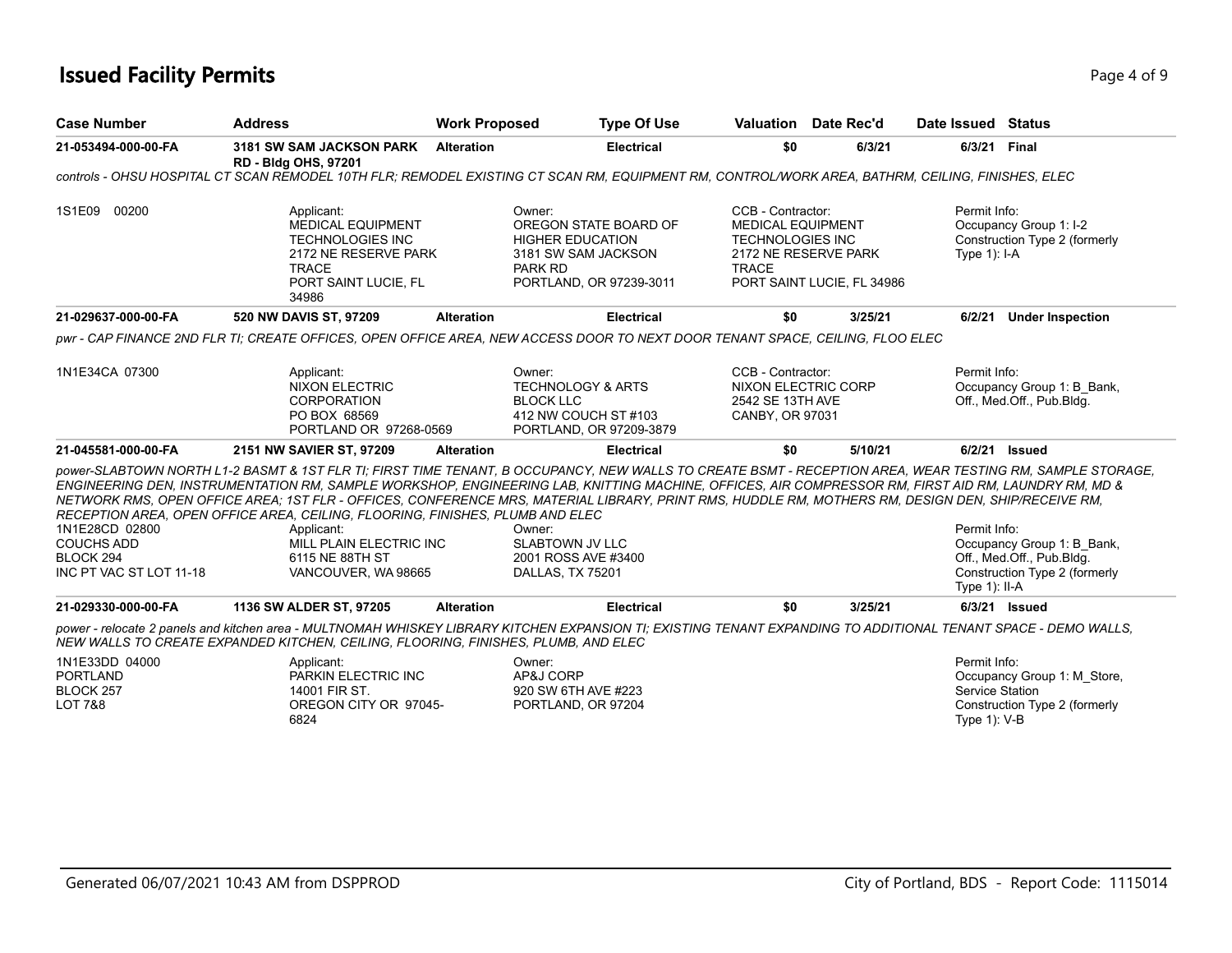# **Issued Facility Permits** Page 1 of 9 Page 1 of 9

| <b>Case Number</b>                                                       | <b>Address</b>                                                                                                                                                                                                                                               | <b>Work Proposed</b> | <b>Type Of Use</b>                                                                                          |                                                                                           | Valuation Date Rec'd | Date Issued Status               |                                                       |
|--------------------------------------------------------------------------|--------------------------------------------------------------------------------------------------------------------------------------------------------------------------------------------------------------------------------------------------------------|----------------------|-------------------------------------------------------------------------------------------------------------|-------------------------------------------------------------------------------------------|----------------------|----------------------------------|-------------------------------------------------------|
| 20-214407-000-00-FA                                                      | <b>1900 SW 4TH AVE - UNIT 2,</b><br>97201                                                                                                                                                                                                                    | <b>Alteration</b>    | <b>Electrical</b>                                                                                           | \$0                                                                                       | 11/13/20             | 6/2/21 Final                     |                                                       |
|                                                                          | fire alarm - PSU FAB LEVEL 2 TI; DEMO WALLS, NEW WALLS TO CREATE BATHRMS, NEW DOOR, PASS THROUGH FOR OIT DEPT, CEILING, FLOORING, FINISHES, PLUMB AND ELEC                                                                                                   |                      |                                                                                                             |                                                                                           |                      |                                  |                                                       |
| 1S1E03CB 90001<br><b>URBAN CENTER</b><br>CONDOMINIUM<br>LOT <sub>2</sub> | Applicant:<br><b>RYAN ROBERTS</b><br>PORTLAND STATE<br>UNIVERSITY.<br>PO Box 751 FAC<br>Portland Oregon, 97207                                                                                                                                               |                      | Owner:<br>OREGON STATE HIGHER<br>EDUCATION ON BEHALF OF<br>PSU<br>PO BOX 751 CPO<br>PORTLAND, OR 97207-0751 |                                                                                           |                      | Permit Info:<br>Type $1$ : I-A   | Occupancy Group 1: B<br>Construction Type 2 (formerly |
| 21-041111-000-00-FA                                                      | 833 SW 11TH AVE, 97205                                                                                                                                                                                                                                       | <b>Alteration</b>    | <b>Electrical</b>                                                                                           | \$0                                                                                       | 4/27/21              |                                  | 6/4/21 Issued                                         |
|                                                                          | (partial) pwr - MEDICAL DENTAL BUILDING COMMON AREA REST RMS: UPDATES TO EXISTING REST RMS, CEILING, ELEC                                                                                                                                                    |                      |                                                                                                             |                                                                                           |                      |                                  |                                                       |
| 1S1E04AA 00400                                                           | Applicant:<br>SQUIRES ELECTRIC INC<br>820 SE Washington ST<br>PORTLAND OR 97214                                                                                                                                                                              |                      | Owner:<br><b>EASTERN WESTERN</b><br><b>CORPORATION</b><br>PO BOX 3228<br>PORTLAND, OR 97208-3228            | CCB - Contractor:<br>SQUIRES ELECTRIC INC<br>820 SE WASHINGTON ST<br>PORTLAND, OR 97214   |                      |                                  |                                                       |
| 21-052578-000-00-FA                                                      | 1250 NW 9TH AVE, 97209                                                                                                                                                                                                                                       | <b>Alteration</b>    | <b>Electrical</b>                                                                                           | \$0                                                                                       | 6/1/21               |                                  | 6/1/21 Under Inspection                               |
| <b>ELEC</b>                                                              | power - LANDLORD WK RESTROOM UPGRADES 6TH FL; DEMO PARTITIONS, NEW PARTITIONS TO RECONFIGURE EXISTING RESTROOM, CEILING, FLOORING, FINISHES, PLUMB, AND                                                                                                      |                      |                                                                                                             |                                                                                           |                      |                                  |                                                       |
| 1N1E34BB 01305<br><b>STATION PLACE</b><br>LOT <sub>5</sub>               | Applicant:<br>CAPITOL ELECTRIC CO INC<br>11401 NE MARX ST.<br>PORTLAND OR 97220-1041                                                                                                                                                                         |                      | Owner:<br><b>CSHV 9NORTH LLC</b><br>PO BOX 638<br>ADDISON, TX 75001-0638                                    |                                                                                           |                      |                                  |                                                       |
| 21-026241-000-00-FA                                                      | 808 SW 3RD AVE, 97204                                                                                                                                                                                                                                        | <b>Alteration</b>    | <b>Electrical</b>                                                                                           | \$0                                                                                       | 3/17/21              |                                  | 6/1/21 Under Inspection                               |
| FLOORING, FINISHES, PLUMB AND ELEC                                       | power - LANDLORD WORK SPEC SUITE STE 570 TI; DEMO WALLS, NEW WALLS TO CREATE ENTRY AREA, OPEN OFFICE AREA, MINOR REMODEL TO EXISTING OFFICES, CEILING,                                                                                                       |                      |                                                                                                             |                                                                                           |                      |                                  |                                                       |
| 1S1E03BA 06000<br><b>PORTLAND</b><br>BLOCK 22<br><b>LOT 7&amp;8</b>      | Applicant:<br><b>CHRISTENSON ELECTRIC</b><br><b>INC</b><br>17201 NE SACRAMENTO ST<br>PORTLAND OR 97230-5941                                                                                                                                                  |                      | Owner:<br>SN INVESTMENT<br>PROPERTIES LLC<br>1121 SW SALMON ST 5TH<br><b>FLR</b><br>PORTLAND, OR 97205      |                                                                                           |                      | Permit Info:<br>Type $1$ ): I-FR | Occupancy Group 1: B<br>Construction Type 2 (formerly |
| 20-208352-000-00-FA                                                      | <b>633 SW MONTGOMERY ST,</b><br>97201                                                                                                                                                                                                                        | <b>Alteration</b>    | <b>Electrical</b>                                                                                           | \$0                                                                                       | 10/27/20             |                                  | $6/3/21$ Issued                                       |
|                                                                          | pwr - PSU CAMPUS PUBLIC SAFETY OFFICE BSMNT & 1ST FLR TI; CREATE BSMNT - BATHRM, STORAGE RM & KITCHEN, REMODEL STORAGE RM & TRAINING RM, 1ST FLR - CREATE<br>OFFICE/DISPATCH AREA, INTERVIEW RM, CEILING, FINISHES ELEC **22K fault rated breaker required** |                      |                                                                                                             |                                                                                           |                      |                                  |                                                       |
| 1S1E04DA 06200<br><b>PORTLAND</b><br>BLOCK 189<br>LOT 5<br>6             | Applicant:<br>OEG INC<br>1709 SE 3RD AVE.<br>PORTLAND OR 97214-4547                                                                                                                                                                                          |                      | Owner:<br>PORTLAND STATE<br><b>UNIVERSITY</b><br>PO BOX 751 FPM/CRE<br>PORTLAND, OR 97207-0751              | CCB - Contractor:<br>LAUREL SEMPREVIVO-<br>GONZALEZ<br><b>OEG INC</b><br>3200 NW YEON AVE |                      |                                  |                                                       |

PORTLAND, OR 97210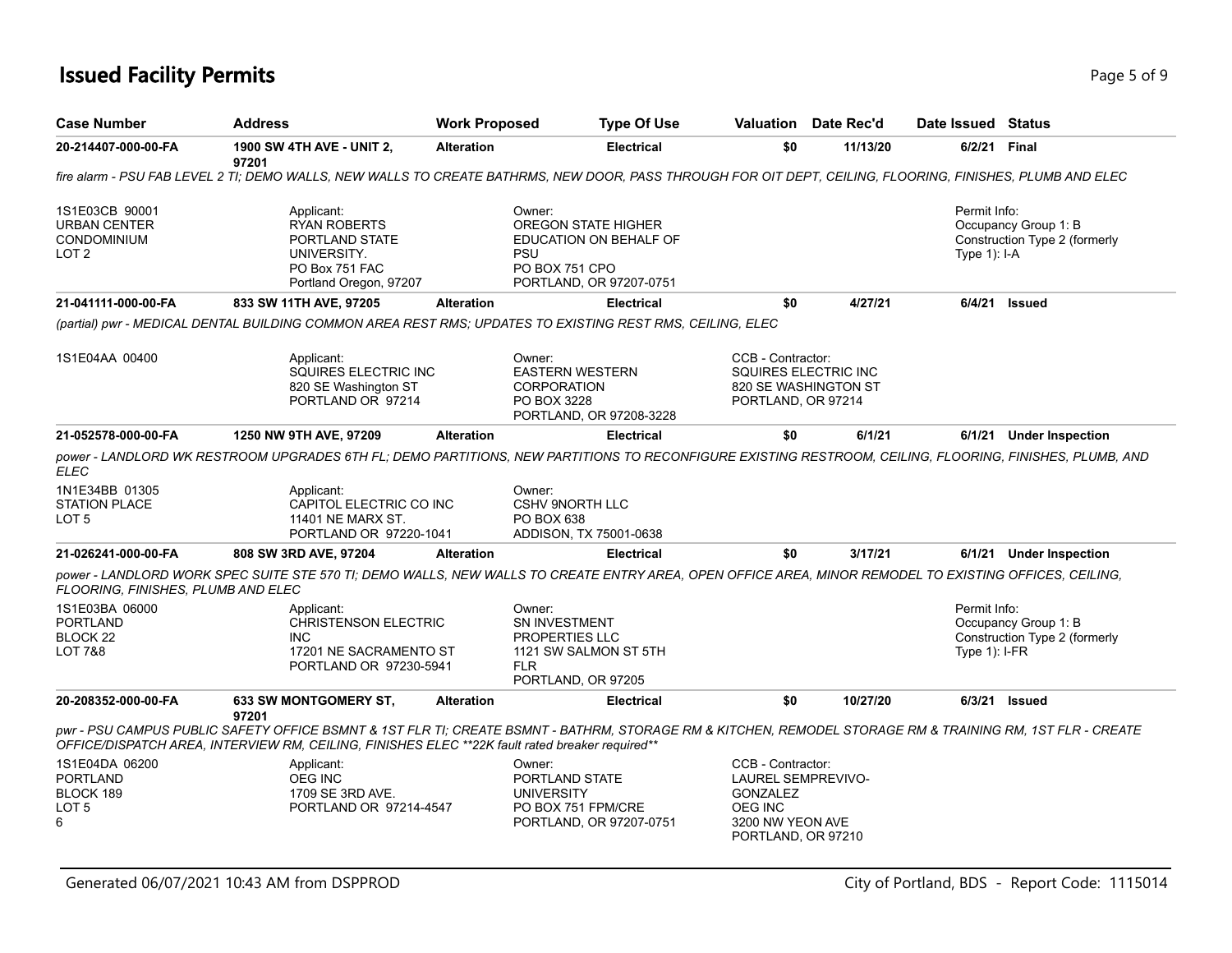# **Issued Facility Permits** Page 6 of 9 Page 6 of 9

| <b>Case Number</b>                                                               | <b>Address</b>                                                                                                           | <b>Work Proposed</b> | <b>Type Of Use</b>                                                                                                                               |     | Valuation Date Rec'd | Date Issued Status              |                                                                                          |
|----------------------------------------------------------------------------------|--------------------------------------------------------------------------------------------------------------------------|----------------------|--------------------------------------------------------------------------------------------------------------------------------------------------|-----|----------------------|---------------------------------|------------------------------------------------------------------------------------------|
| 21-047364-000-00-FA                                                              | 12000 SW 49TH AVE, 97219                                                                                                 | <b>Alteration</b>    | <b>Fire Alarms</b>                                                                                                                               | \$1 | 5/14/21              | 6/3/21 Issued                   |                                                                                          |
|                                                                                  | ALARM - ALTERATIONS TO THE EXISTING FIRE ALARM SYSTEM TO SUPPORT THE TI.                                                 |                      |                                                                                                                                                  |     |                      |                                 |                                                                                          |
| 1S1E31D 00200                                                                    | Applicant:<br><b>GARY HATCH</b><br>DYNALECTRIC CO<br>2225 NW 20TH AVE<br>PORTLAND, OR 97209                              |                      | Owner:<br>PORTLAND COMMUNITY<br><b>COLLEGE DISTRICT</b><br>PO BOX 19000<br>PORTLAND, OR 97280-0990                                               |     |                      |                                 |                                                                                          |
| 21-052491-000-00-FA                                                              | 1000 SW BROADWAY, 97205                                                                                                  | <b>Alteration</b>    | <b>Fire Alarms</b>                                                                                                                               | \$1 | 6/1/21               | 6/3/21 Issued                   |                                                                                          |
|                                                                                  | UNDISCLOSED PROFESSIONAL SERVICES FIRM, STE 960 TI - FIRE ALARM NOTIFICATION DEVICES                                     |                      |                                                                                                                                                  |     |                      |                                 |                                                                                          |
| 1S1E03BB 02400<br><b>PORTLAND</b><br>BLOCK 182<br>LOT 5-8                        | Applicant:<br><b>BROOKE WILLIAMS</b><br>POINT MONITOR CORP<br>5863 LAKEVIEW BLVD<br>LAKE OSWEGO, OR 97035                |                      | Owner:<br>ONE THOUSAND BROADWAY<br><b>BUILDING LP</b><br>1000 SW BROADWAY #1770<br>PORTLAND, OR 97205-3069                                       |     |                      | Permit Info:<br>Type 1): I-A    | Occupancy Group 1: B_Bank,<br>Off., Med.Off., Pub.Bldg.<br>Construction Type 2 (formerly |
| 21-003386-000-00-FA                                                              | 500 NE MULTNOMAH ST, 97232 Alteration                                                                                    |                      | <b>Fire Alarms</b>                                                                                                                               | \$1 | 1/13/21              | 6/2/21 Final                    |                                                                                          |
|                                                                                  |                                                                                                                          |                      | ALARM - ADDITION OF DUCT DETECTORS TO UPGRADED HVAC SYSTEM BEING TIED INTO EXISTING FIRE ALARM SYSTEM.                                           |     |                      |                                 |                                                                                          |
| 1N1E35BB 02400<br><b>HOLLADAYS ADD</b><br>BLOCK 73&80 TL 2400                    | Applicant:<br><b>MELINDA MAAHS</b><br><b>SIEMENS</b><br>15201 NW GREENBRIER<br>PKWY, STE A-4<br>BEAVERTON OR 97006       |                      | Owner:<br><b>KAISER FOUNDATION</b><br><b>HEALTH PLAN OF THE</b><br><b>NORTHWEST</b><br>500 NE MULTNOMAH ST STE<br>100<br>PORTLAND, OR 97232-2031 |     |                      |                                 |                                                                                          |
| 21-052058-000-00-FA                                                              | 808 SW 3RD AVE, 97204                                                                                                    | <b>Alteration</b>    | <b>Fire Sprinklers</b>                                                                                                                           | \$1 | 5/28/21              |                                 | 6/3/21 Under Inspection                                                                  |
|                                                                                  | LANDLORD WORK SPEC SUITE STE 570 TI - RELOCATE SPRINKLER HEADS DUE TO NEW CEILING CHANGES                                |                      |                                                                                                                                                  |     |                      |                                 |                                                                                          |
| 1S1E03BA 06000<br><b>PORTLAND</b><br>BLOCK <sub>22</sub><br>LOT 7&8              | Applicant:<br><b>NICK BOCCHETTI</b><br>FIRE ONE FIRE SYSTEMS<br>PO BOX 734<br>OREGON CITY, OR 97045                      |                      | Owner:<br><b>SN INVESTMENT</b><br><b>PROPERTIES LLC</b><br>1121 SW SALMON ST 5TH<br><b>FLR</b><br>PORTLAND, OR 97205                             |     |                      | Permit Info:<br>Type $1$ : I-FR | Occupancy Group 1: B<br>Construction Type 2 (formerly                                    |
| 21-052505-000-00-FA                                                              | 888 SW 5TH AVE, 97204                                                                                                    | <b>Alteration</b>    | <b>Fire Sprinklers</b>                                                                                                                           | \$1 | 6/1/21               | 6/3/21 Issued                   |                                                                                          |
|                                                                                  | AECOM 6TH FLR TI - ADD AND RELOCATE SPRINKLER HEADS FOR TENANT IMPROVEMENT                                               |                      |                                                                                                                                                  |     |                      |                                 |                                                                                          |
| 1S1E03BB 90003<br><b>PIONEER PLACE</b><br><b>CONDOMINIUM</b><br>LOT <sub>3</sub> | Applicant:<br>AUGUST HOFFMAN<br><b>RED HAWK FIRE</b><br><b>PROTECTION</b><br>3801 FRUIT VALLEY RD<br>VANCOUVER, WA 98660 |                      | Owner:<br>LIPT SW FIFTH AVE LLC<br>333 WEST WACKER DR<br>#2300<br>CHICAGO, IL 60606                                                              |     |                      | Permit Info:<br>Type $1$ : I-A  | Occupancy Group 1: B_Bank,<br>Off., Med.Off., Pub.Bldg.<br>Construction Type 2 (formerly |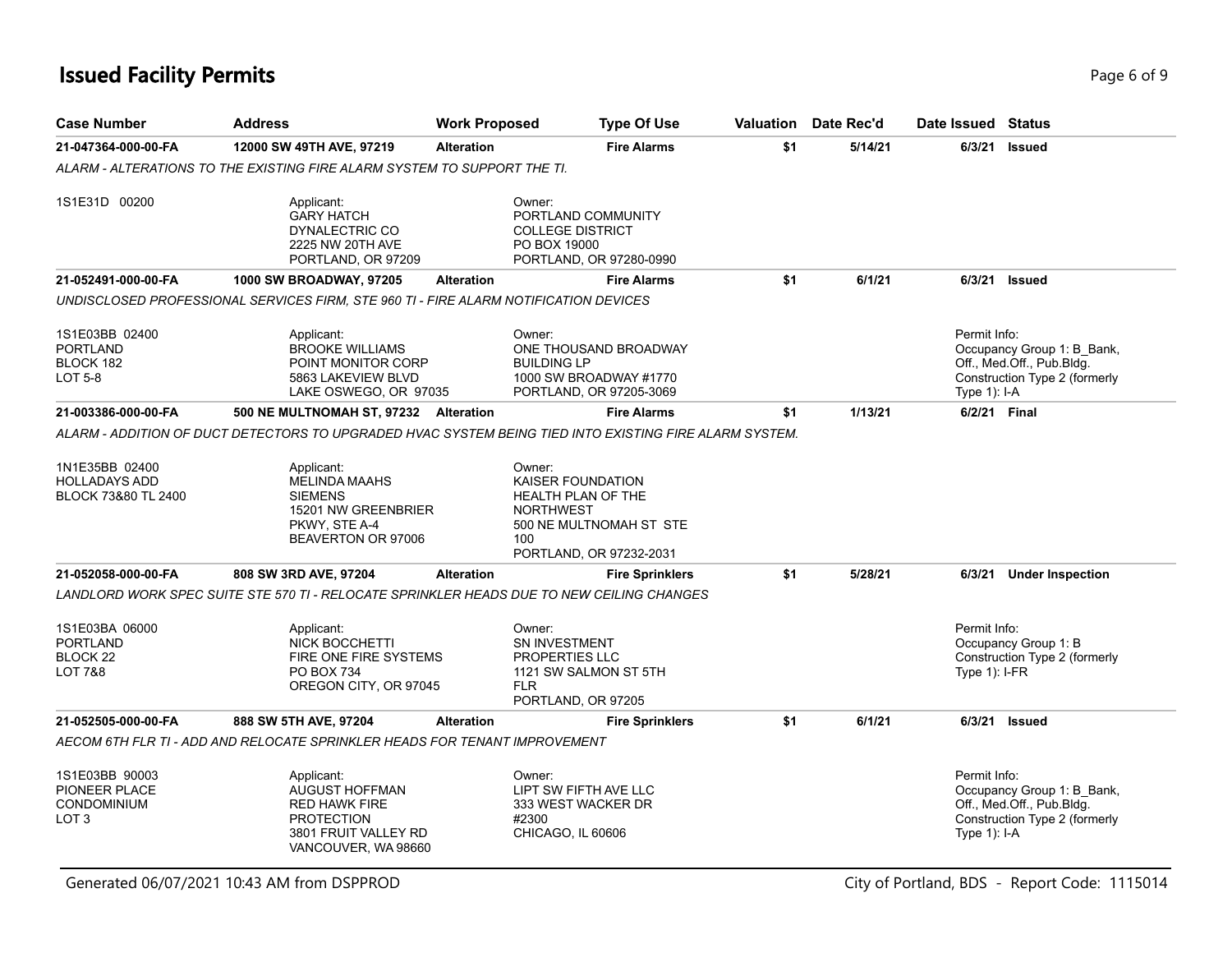# **Issued Facility Permits** Provide a strategies of 9 and 2000 and 2000 and 2000 and 2000 and 2000 and 2000 and 2000 and 2000 and 2000 and 2000 and 2000 and 2000 and 2000 and 2000 and 2000 and 2000 and 2000 and 2000 and 2000

| <b>Case Number</b>                                                             | <b>Address</b>                                                                                                                            | <b>Work Proposed</b> | <b>Type Of Use</b>                                                                                 |                                                                                                                    | Valuation Date Rec'd                                                                    | Date Issued Status                                                                                                                       |  |
|--------------------------------------------------------------------------------|-------------------------------------------------------------------------------------------------------------------------------------------|----------------------|----------------------------------------------------------------------------------------------------|--------------------------------------------------------------------------------------------------------------------|-----------------------------------------------------------------------------------------|------------------------------------------------------------------------------------------------------------------------------------------|--|
| 21-052055-000-00-FA                                                            | 808 SW 3RD AVE, 97204                                                                                                                     | <b>Alteration</b>    | <b>Fire Sprinklers</b>                                                                             | \$1                                                                                                                | 5/28/21                                                                                 | 6/3/21<br><b>Under Inspection</b>                                                                                                        |  |
|                                                                                | LANDLORD WORK STE 500 TI - RELOCATE SPRINKLER HEADS DUE TO CEILING CHANGED                                                                |                      |                                                                                                    |                                                                                                                    |                                                                                         |                                                                                                                                          |  |
| 1S1E03BA 06000<br><b>PORTLAND</b><br>BLOCK <sub>22</sub><br><b>LOT 7&amp;8</b> | Applicant:<br>NICK BOCCHETTI<br>FIRE ONE FIRE SYSTEMS<br>PO BOX 734<br>OREGON CITY, OR 97045                                              | <b>FLR</b>           | Owner:<br>SN INVESTMENT<br>PROPERTIES LLC<br>1121 SW SALMON ST 5TH<br>PORTLAND, OR 97205           |                                                                                                                    |                                                                                         | Permit Info:<br>Occupancy Group 1: B<br>Construction Type 2 (formerly<br>Type $1$ : I-FR                                                 |  |
| 21-045975-000-00-FA                                                            | 516 SE MORRISON ST, 97214                                                                                                                 | <b>Alteration</b>    | <b>Mechanical</b>                                                                                  | \$6,845                                                                                                            | 5/11/21                                                                                 | 6/3/21 Issued                                                                                                                            |  |
|                                                                                | SINGLE PDF PROCESS/LANDLORD WORK 10TH & 12TH FLR TI; DEMO DUCTWORK, SAFE OFF MECHANICAL EQUIPMENT TO ALLOW FOR DEMO, NO NEW INSTALLATIONS |                      |                                                                                                    |                                                                                                                    |                                                                                         |                                                                                                                                          |  |
| 1S1E02BB 06100                                                                 | Applicant:<br><b>KENT POTTEBAUM</b><br><b>GBD ARCHITECTS</b><br>1120 NW COUCH, #300<br>PORTLAND, OR 97209                                 |                      | Owner:<br><b>UPG WEATHERLY</b><br>PROPERTY OWNER LLC<br>1215 4TH AVE #600<br>SEATTLE, WA 98161     | CCB - Contractor:<br><b>BEN BOYER</b><br>SUITE 200<br><b>BREA, CA 92821</b>                                        | <b>COOLSYS COMMERCIAL &amp;</b><br>INDUSTRIAL SOULTIONS INC<br>145 S STATE COLLEGE BLVD |                                                                                                                                          |  |
| 21-044400-000-00-FA                                                            | <b>100 NE FARRAGUT ST, 97211</b>                                                                                                          | <b>Alteration</b>    | <b>Mechanical</b>                                                                                  | \$6,200                                                                                                            | 5/5/21                                                                                  | 6/3/21<br><b>Issued</b>                                                                                                                  |  |
|                                                                                | SINGLE PDF PROCESS/ SNACK FACTORY, STE 106 TI; INSTALL SPIRAL DUCTS                                                                       |                      |                                                                                                    |                                                                                                                    |                                                                                         |                                                                                                                                          |  |
| 1N1E10DD 08000<br><b>LOVES ADD</b><br><b>BLOCK 1&amp;2 TL 8000</b>             | Applicant:<br><b>DARIN BOUSKA</b><br>NORTHWEST PRECISION<br><b>DESIGN</b><br>22605 SW Pinehurst Court<br>Sherwood, OR 97140               |                      | Owner:<br><b>GENERAL ASSEMBLY LLC</b><br><b>PO BOX 454</b><br>CORBETT, OR 97019                    | CCB - Contractor:<br><b>ROLLAND WALTERS</b><br><b>REMODELING INC</b><br>3307 NE 39TH STREET<br>VANCOUVER, WA 98661 | <b>BULLDOG MECHANICAL &amp;</b>                                                         | Permit Info:<br>Occupancy Group 1: F-<br>1_Industrial Plant - Factory,<br>Mod.Hazard<br>Construction Type 2 (formerly<br>Type $1$ ): V-B |  |
| 21-045127-000-00-FA                                                            | 12000 SW 49TH AVE, 97219                                                                                                                  | <b>Alteration</b>    | <b>Mechanical</b>                                                                                  | \$50,000                                                                                                           | 5/7/21                                                                                  | 6/3/21 Issued                                                                                                                            |  |
|                                                                                | SINGLE PDF PROCESS/HEALTH TECH BLDG RESTROOM TI STE 265: INSTALL DIFFUSERS, GRILLES, DAMPERS, FAN, AND DUCTWORK                           |                      |                                                                                                    |                                                                                                                    |                                                                                         |                                                                                                                                          |  |
| 1S1E31D 00200                                                                  | Applicant:<br><b>KIRSTEN HEMING</b><br><b>HACKER ARCHITECTS</b><br>555 SE MLK JR BLVD STE<br>#501<br>PORTLAND OR 97214                    |                      | Owner:<br>PORTLAND COMMUNITY<br><b>COLLEGE DISTRICT</b><br>PO BOX 19000<br>PORTLAND, OR 97280-0990 | CCB - Contractor:<br>300<br>CAMAS, WA 98607                                                                        | TOTAL MECHANICAL INC<br>4857 NW LAKE ROAD SUITE                                         | Permit Info:<br>Occupancy Group 1: B<br>Construction Type 2 (formerly<br>Type $1$ : I-B                                                  |  |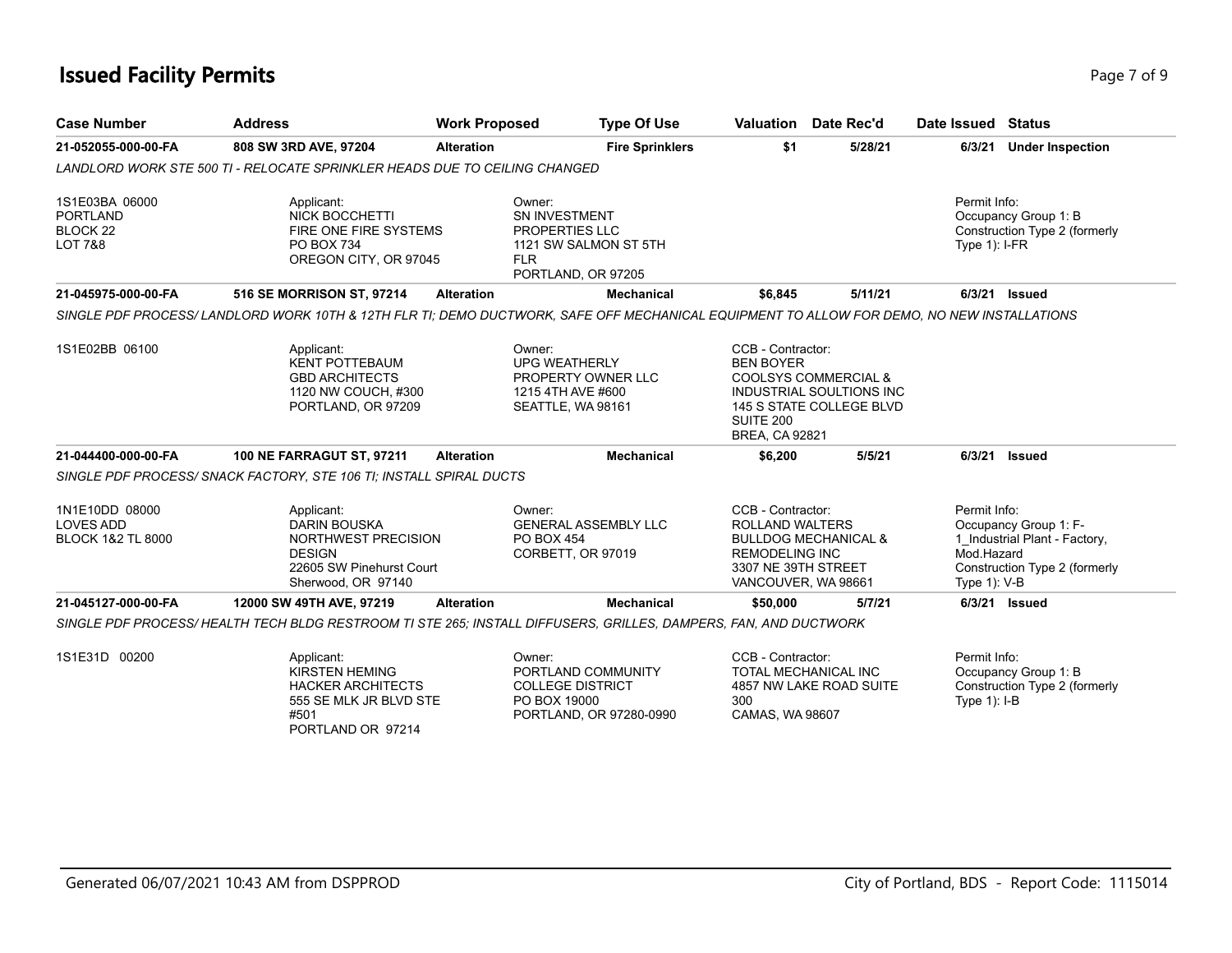# **Issued Facility Permits** Page 8 of 9 Page 8 of 9

| <b>Case Number</b>                                                         | <b>Address</b>                                                                                                              | <b>Work Proposed</b>                                                 | <b>Type Of Use</b>                                                      | Valuation                                                                                              | Date Rec'd                                            | Date Issued Status |                                                                  |
|----------------------------------------------------------------------------|-----------------------------------------------------------------------------------------------------------------------------|----------------------------------------------------------------------|-------------------------------------------------------------------------|--------------------------------------------------------------------------------------------------------|-------------------------------------------------------|--------------------|------------------------------------------------------------------|
| 20-151578-000-00-FA                                                        | 621 SW MORRISON ST, 97205                                                                                                   | <b>Alteration</b>                                                    | Plumbing                                                                | \$0                                                                                                    | 6/4/20                                                | 6/1/21             | <b>Final</b>                                                     |
|                                                                            | Replace two existing backflow assemblies with RP backflow assemblies. Install new ejector sump                              |                                                                      |                                                                         |                                                                                                        |                                                       |                    |                                                                  |
| 1S1E03BB 01800                                                             | Applicant:<br>NORTHWEST CENTRAL<br>PLUMBING CO INC<br>2870 SE 75TH AVE, #206<br>HILLSBORO, OR 97123                         | Owner:                                                               | LVA4 PORTLAND ABB LLC<br>712 MAIN ST STE 2500<br>HOUSTON, TX 77002-3243 |                                                                                                        |                                                       |                    |                                                                  |
| Total # of FA Alteration permits issued: 33                                |                                                                                                                             |                                                                      |                                                                         |                                                                                                        |                                                       |                    | Total valuation of FA Alteration permits issued: \$2,245,917     |
| Total # of Facility Permits issued: 33                                     |                                                                                                                             |                                                                      |                                                                         |                                                                                                        |                                                       |                    | Total valuation of Facility Permits issued: \$2,245,917          |
| 20-124057-DFS-10-MG                                                        | 7000 NE AIRPORT WAY, 97218                                                                                                  | <b>Addition</b>                                                      | Assembly                                                                | \$65,000                                                                                               | 5/24/21                                               | 6/1/21             | <b>Issued</b>                                                    |
|                                                                            | T CORE - DFS-10 to STR-02 - Seismic restraint for ducted fan coil units in DP-M                                             |                                                                      |                                                                         |                                                                                                        |                                                       |                    |                                                                  |
| 1N2E08B 00400<br>SECTION 08 1N 2E<br>TL 400 7.39 ACRES<br>SEE SUB ACCOUNTS | Applicant:<br><b>MIKE COYLE</b><br><b>FASTER PERMITS</b><br>2000 SW 1ST AVE, STE 420<br>PORTLAND, OR 97201                  | Owner:<br>PORT OF PORTLAND<br>PO BOX 3529<br>PORTLAND, OR 97208-3529 |                                                                         | CCB - Contractor:<br>HOFFMAN SKANSKA LLC<br>389 INTERPACE PARKWAY<br>5TH FLOOR<br>PARSIPPANY, NJ 07054 |                                                       |                    |                                                                  |
| Total # of MG Addition permits issued: 1                                   |                                                                                                                             |                                                                      |                                                                         |                                                                                                        |                                                       |                    | Total valuation of MG Addition permits issued: \$65,000          |
| 19-214942-DFS-11-MG                                                        | 1140 SW WASHINGTON ST,<br>97205                                                                                             | <b>New Construction</b>                                              | Apartments/Con<br>dos (3 or more<br>units)                              | \$100,000                                                                                              | 6/1/21                                                | 6/2/21             | <b>Issued</b>                                                    |
| 11W-DFS-11 - Concrete Post-Tensioning L3 & L4                              |                                                                                                                             |                                                                      |                                                                         |                                                                                                        |                                                       |                    |                                                                  |
| 1N1E33DD 02200                                                             | Applicant:<br><b>ABRAM STAPLES</b><br><b>TURNER CONSTRUCTION</b><br>521 SW 11TH AVE<br><b>BASEMENT</b><br>PORTLAND OR 97205 | Owner:<br>LOT-306 LLC                                                | 920 SW 6TH AVE #223<br>PORTLAND, OR 97204                               | CCB - Contractor:<br><b>BRIAN SABOM</b><br><b>COMPANY</b><br>600<br>PORTLAND, OR 97205                 | <b>TURNER CONSTRUCTION</b><br>1155 SW MORRISON ST STE |                    |                                                                  |
|                                                                            | Total # of MG New Construction permits issued: 1                                                                            |                                                                      |                                                                         |                                                                                                        |                                                       |                    | Total valuation of MG New Construction permits issued: \$100,000 |

**Total # of Major Project Groups Permits issued: 2 Total valuation of Major Project Groups Permits issued: \$165,000**